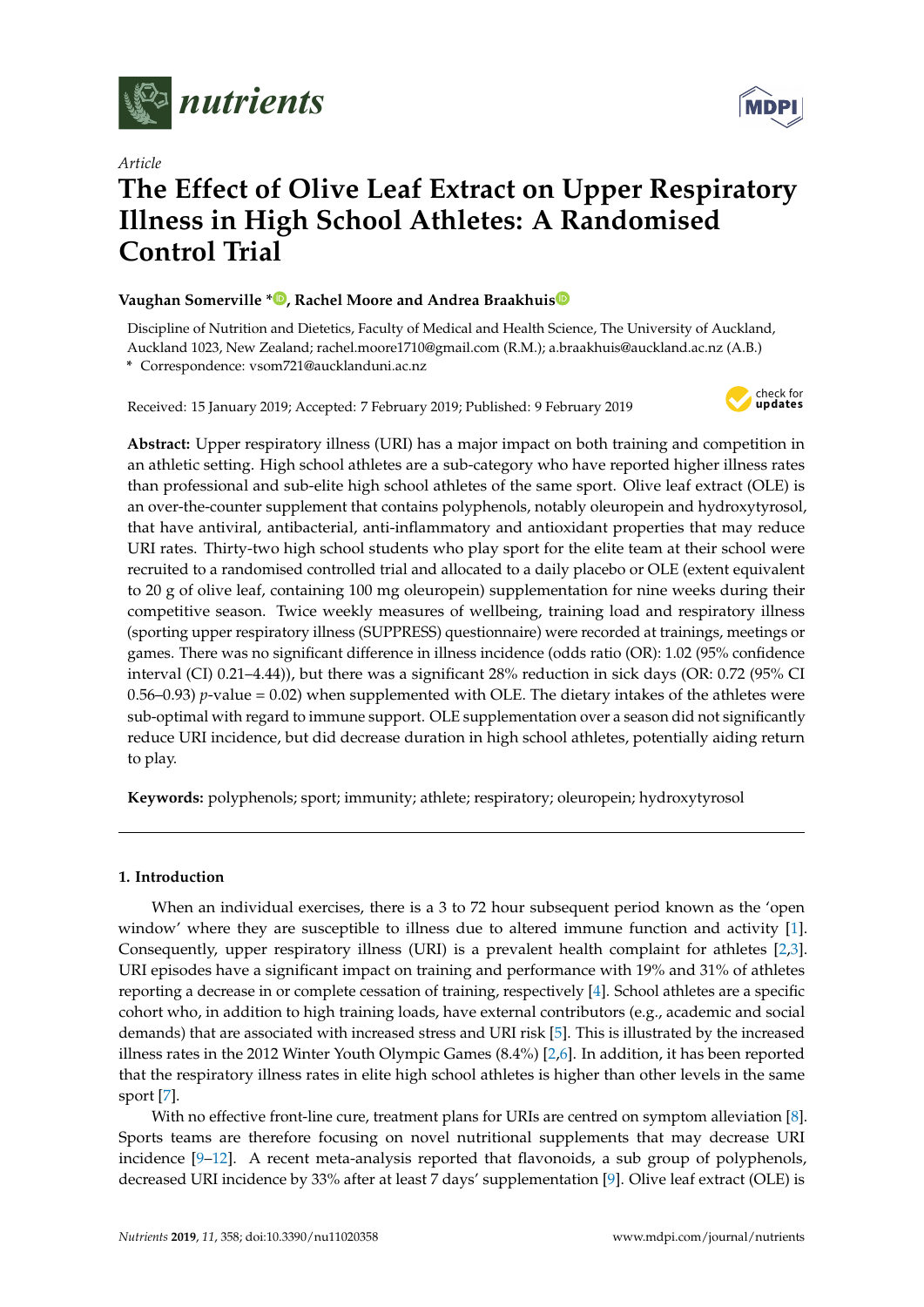an over-the-counter supplement containing a range of polyphenols, predominately oleuropein and hydroxytyrosol (HT). Oleuropein and HT have a range of mechanisms that may reduce URI incidence and duration. Firstly, oleuropein acts as an antioxidant with dose-dependent inhibition of the copper sulphate-induced oxidation of low-density lipoproteins (LDLs) [\[13\]](#page-8-4). Furthermore, oleuropein increases nitric oxide production in macrophages, increasing functional activity [\[14\]](#page-8-5). Oleuropein also has an effect on the aetiology of URIs by producing strong antimicrobial activity against gram-positive and gram-negative bacteria and antiviral activity against respiratory syncytial virus (RSV), a common URI virus [\[15–](#page-8-6)[17\]](#page-8-7).

Scientific and anecdotal evidence of the health benefits of OLE supplementation have led to significant attention and use [\[18\]](#page-8-8). To date, there is no research investigating the effect of OLE on URI incidence or duration. The objective of this study is therefore to determine the effect of OLE supplementation on URI incidence and duration in high school athletes.

#### **2. Materials and Methods**

#### *2.1. Design*

The study was a two-month parallel double-blind randomised controlled trial (RCT) conducted from May to July 2018. Participants were randomly allocated to OLE (extent equivalent to 20 g of olive leaf, containing 100 mg oleuropein) or placebo tablets (gluten-free corn starch). Both capsules were the same size and colour. Participants were required to take one tablet daily for two months and complete a questionnaire twice weekly. The participants were instructed to ingest the tablets at the same time every day. Participants were recruited by R.M. and subsequently randomly allocated by A.B. using a research randomiser [\(https://www.randomizer.org/#randomize\)](https://www.randomizer.org/#randomize). A.B. had no contact with participants and was not involved in data collection. The tablets were put into a white envelope with the participant number written by A.B. and distributed by V.S. and R.M. to ensure double-blinding. At completion, participants gave back the remaining tablets to measure compliance and asked which product they believed they were consuming. The primary outcome was to determine the effect of OLE on URI incidence and duration. Secondary outcomes were to determine the effect of OLE on different characteristics of wellbeing when training load was controlled for and the potential effect of nutritional status on URI incidence and duration. The trial and study design was registered with the Australian New Zealand Clinical Trials Registry (ACTRN12618000328279).

#### *2.2. Participants*

Participants were recruited from one West Auckland school in New Zealand in May 2018. To be included, participants had to be aged 16 to 19 years, attend school, play an elite sport for that school, be healthy and have not consumed polyphenol supplements (quercetin, propolis, turmeric, curcumin, etc.) in the three previous months. Participants were excluded if they had asthma or were smokers. All participants were advised to continue their usual training and diet regime (including other medicines and supplements). In the parallel-group randomised trial, a sample size estimation of 28 subjects was estimated based on an expected rate of  $2.0 \pm 1.0$  URI episodes (mean  $\pm$  SD) during training months [\[19\]](#page-8-9), a target 33% reduction in the number of episodes (incidence reduction of 0.6 episodes), requiring a statistical power of 80%, and a Type I error of 5%. The reduction target is based on previous research indicating that dietary polyphenols decrease URI incidence by 33% (95% confidence interval (CI): 31%, 36%) following at least 7 days' supplementation [\[9\]](#page-8-2). As a result, 32 participants were recruited to allow for a 10% drop-out rate. The study was conducted in accordance with the Declaration of Helsinki and ethical approval was obtained from the Health and Disabilities Ethics Committees (Reference number 18/NTA/38). All subjects gave their informed consent for inclusion before they participated in the study.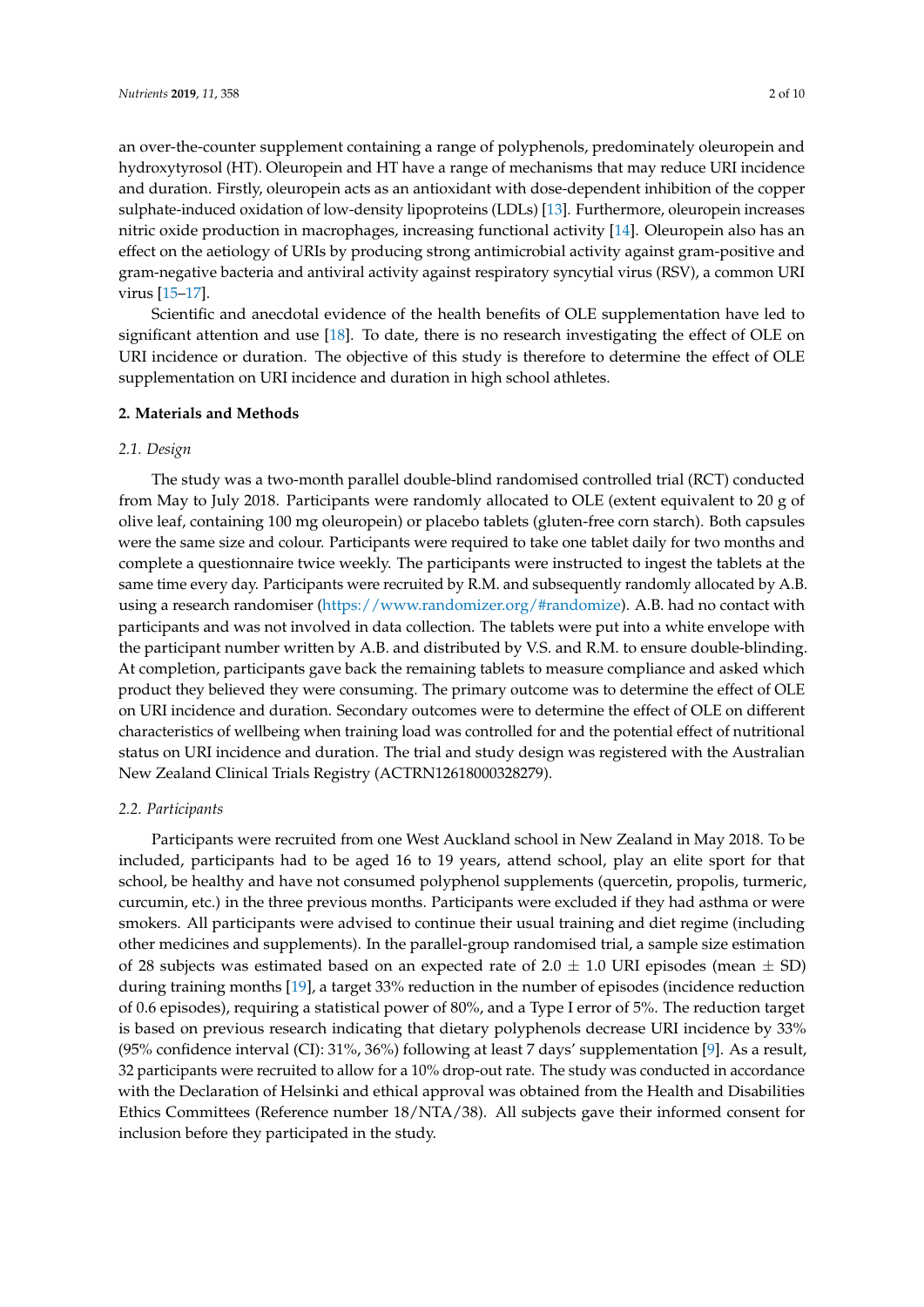#### *2.3. Questionnaires*

Participants were required to complete a questionnaire twice a week before their respective trainings. The questionnaire was broken down into (1) wellbeing, (2) training load and (3) respiratory illness (validated sporting upper respiratory illness (SUPPRESS) questionnaire). Participants also completed three random 24-h food recalls to assess dietary and polyphenol intake.

2.3.1 Wellbeing

Wellbeing was investigated in five categories: Soreness, stress, sleep quality, fatigue and satiety. Participants were asked to rate a question relating to each category on a scale of 1–7. The questions were designed after piloting and consultation from strength and conditioning coaches (*n* = 4), key players ( $n = 2$ ) and school-team coaches ( $n = 1$ ). The questions included:

- 1. How sore are you today?
- 2. How stressed are you currently?
- 3. Rate last night's quality of sleep.
- 4. How physically fatigued are you today?
- 5. How hungry have you been recently?

#### 2.3.1. Training Load

Each questionnaire required participants to report game time, cardio training and resistance training undertaken since the last questionnaire. No information about training intensity or heart rate was collected.

#### 2.3.2. Upper Respiratory Illness

This section comprised the validated SUPPRESS questionnaire [\[20\]](#page-8-10). Participants were asked if they had a cold and then to rate four respiratory symptoms (nasal, sore throat, cough and sneezing) that they may have experienced over the last 48 h on a 0–3 scale of increasing severity and impact. A URI was codified as per the SUPPRESS protocol.

#### 2.3.3. 24-Hour Food Recalls

Participants completed three randomly allocated 24-h food recalls. Each recall was examined by one nutritional researcher (V.S. or R.M.) who asked participants further questions to elucidate details (i.e., amount, brand, cooking process) where insufficient information was provided. At the completion of the study all participants were sent an automated self-administered 24-h (ASA24) questionnaire.

#### *2.4. Statistical Analysis*

Participant characteristics were collected and presented as the mean  $\pm$  standard deviation (SD) where appropriate. Data for incidence and duration were reported as the odds ratio (OR) with a 95% CI. Data were analysed via GraphPad Prism (version 7.03, GraphPad Software, La Jolla, California, USA, [www.graphpad.com\)](www.graphpad.com) using a two-sided Fisher's exact test with significance reported if *p* < 0.05.

#### 2.4.1. URI Incidence

The number of URI episodes per person was calculated by the SUPPRESS protocol. The total number of people who experienced a URI was also calculated. If a participant failed to fill in a questionnaire on a certain date and the previous questionnaire had classified them as having a URI episode, the missed questionnaire was also counted as the same URI episode. Conversely if the previous questionnaire had not codified a URI episode, the missed questionnaire was similarly coded.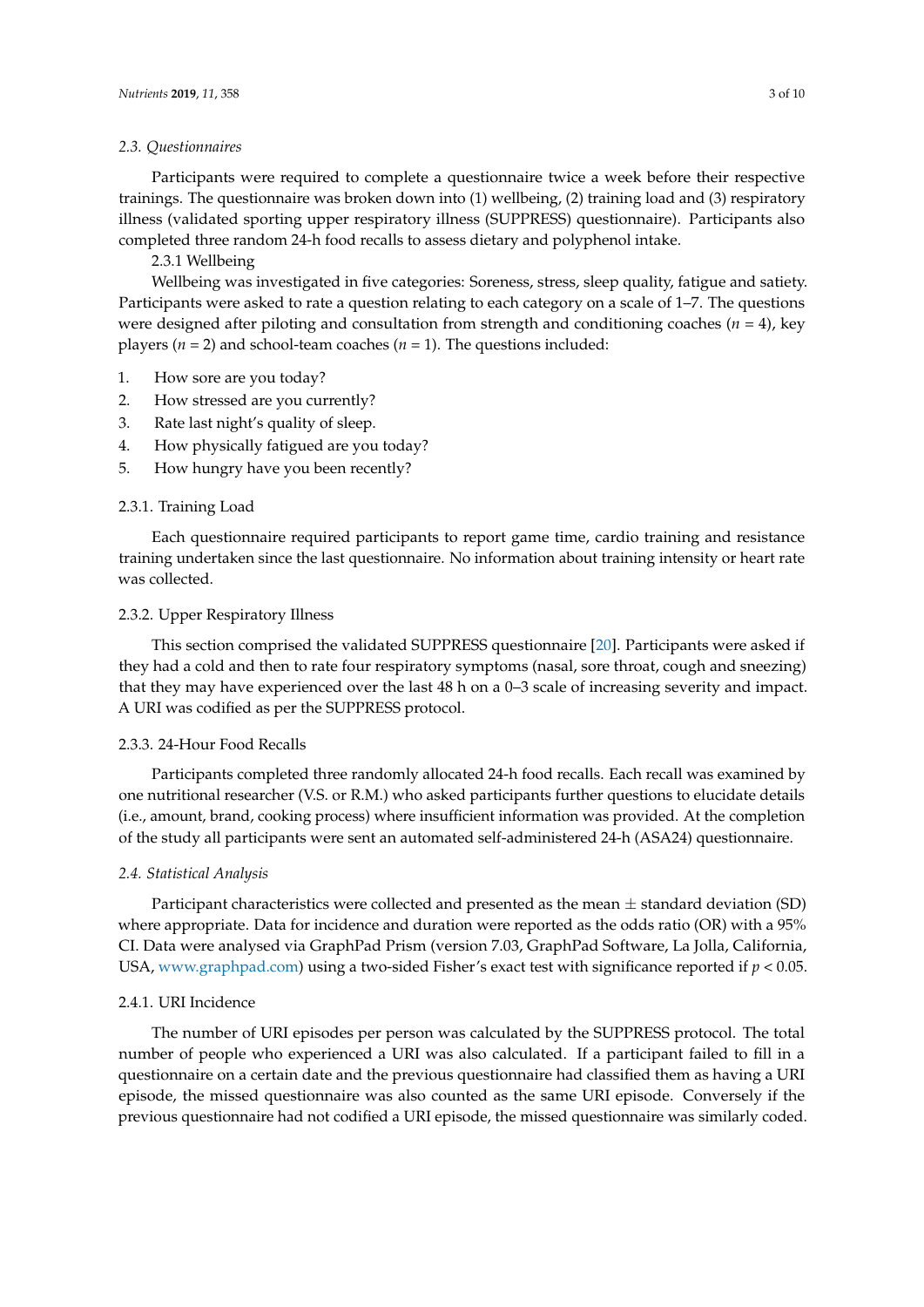#### 2.4.2. URI Duration

To calculate the duration of URI episodes, where the participant symptom score was  $\geq 4$  on day 1 of the URI episode, 2.5 days were added to the duration to reflect the symptoms lasting more than 48 h as per the questionnaire. When the symptom score was <4, 1 day was added to reflect the period in which a participant could self-identify as having a cold. Missing data was similarly recorded as the above illness.

## 2.4.3. Secondary Outcomes

The effect of the intervention on aspects of wellbeing between the two groups was analysed using the sportscience pre-post parallel-groups controlled trial spreadsheet, using day 0 as the baseline [\(http://sportscience.sportsci.org/\)](http://sportscience.sportsci.org/). Training load was added as a cofounding variable and was taken as a sum of game time, cardio training and resistance training. Data were entered into the spreadsheet and presented as the percentage difference in the means and an associated odds ratio clinical inference statement. The outcomes have been interpreted using the odds ratio clinical inference statement. This approach takes into account the risks of benefit and harm, rather than the line of no effect, to declare a clear or unclear outcome. The wellbeing scores were deemed clear if the odds ratio was >66 between the OLE and control groups.

#### 2.4.4. 24-Hour Food Recalls

The 24-h food recalls were entered into FoodWorks Professional (Xyris Ltd, Version 2015, Xyris Software Australia Pty Ltd, Brisbane, Australia). For the ASA24, data were collected and analysed using the ASA24 Dietary Assessment Tool, (Version 2016, National Cancer Institute, Bethesda, MD, USA) [\(https://epi.grants.cancer.gov/asa24\)](https://epi.grants.cancer.gov/asa24). From this the daily average total energy intake (kJ·day<sup>-1</sup>), the macronutrient and the micronutrient intake were extracted. Over- and under-reporters were identified using Tukey's fences method of interquartile range (IQR) to create a lower and upper cut-off ((quartile  $1 - (1.5 \times IQR)$ ) and (quartile  $3 + (1.5 \times IQR)$ ), respectively) [\[21\]](#page-8-11). The polyphenol intake was analysed using the PhenolExplorer Food Composition Database [\(http://phenol-explorer.eu/\)](http://phenol-explorer.eu/) and was recorded in the database if a food serving contained >30 mg of total polyphenols. Foods high in polyphenol content were identified by each reviewer and inserted into the polyphenol database. Given the subjective nature of polyphenol food selection, one 24-h recall was examined for each participant by two researchers independently (V.S. and A.B.) for polyphenol intake. Discussion was conducted when researchers disagreed.

#### **3. Results**

#### *3.1. Population Characteristics*

Thirty-two students were recruited from three different sport codes (hockey, football and netball). Twenty-two of these participants were female. The characteristics of each group are shown in Table [1.](#page-4-0) Throughout the study three participants (OLE  $n = 1$ ; placebo  $n = 2$ ) did not complete the questionnaire a sufficient number of times (25%) or withdrew (*n* = 2) and were excluded from the analysis (Figure [1\)](#page-4-1). Sixty percent of each group correctly identified whether they were on OLE or a placebo, therefore the blinding appeared effective. Of note is the difference in the mean training load between the groups. One person allocated to the OLE group was also a competitive swimmer, training substantially more, which may have accounted for the discrepancy.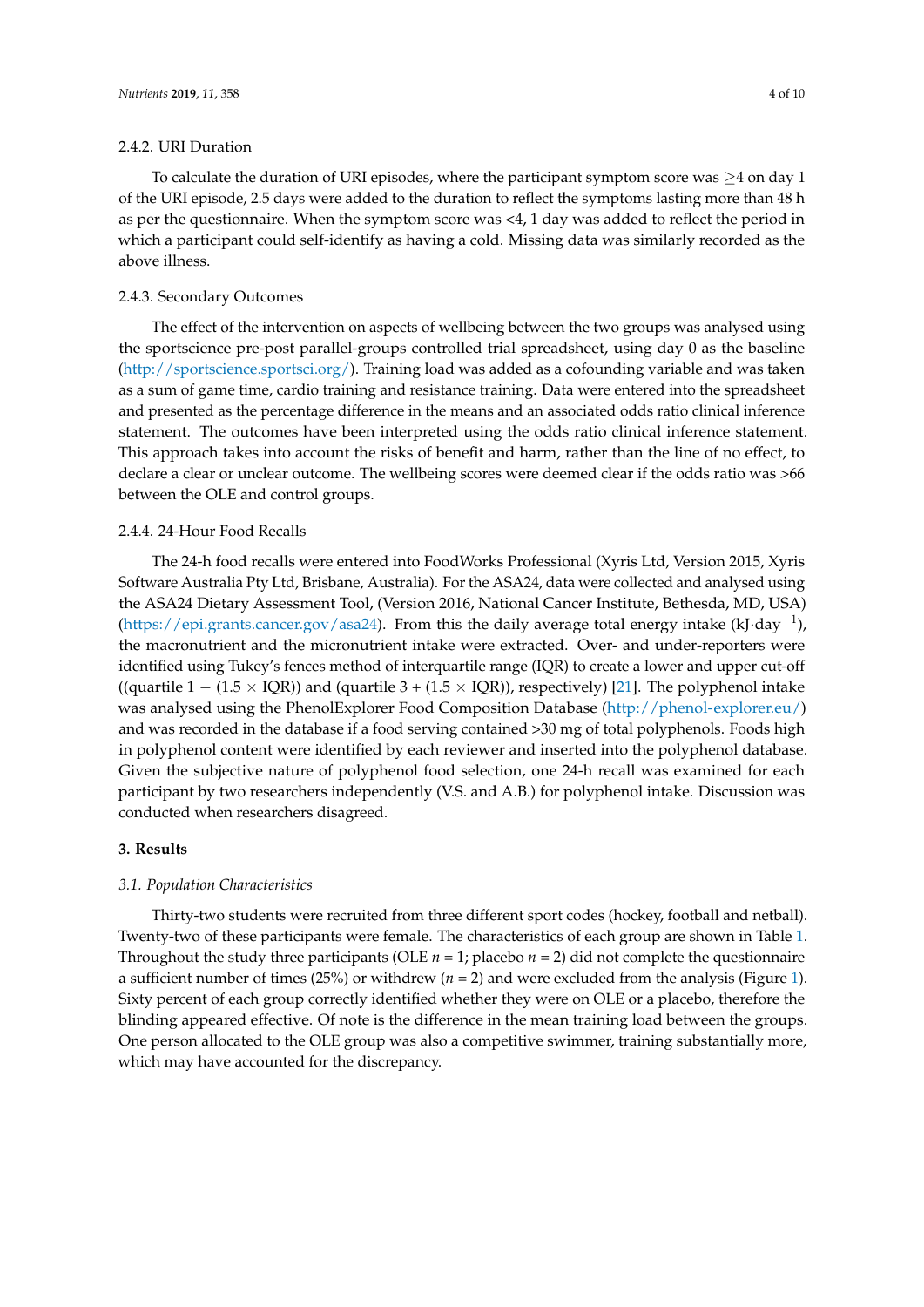<span id="page-4-1"></span><span id="page-4-0"></span>

| Table 1. Population characteristics of included participants. |  |
|---------------------------------------------------------------|--|
|---------------------------------------------------------------|--|

**Figure 1.** CONSORT flowchart.

#### *3.2. URI Incidence and Duration*

There were 17 participants in the study who experienced a total of 26 URI episodes. There was no significant difference in incidence; however, there was a significant 28% reduction in sick days (Table [2\)](#page-5-0). The average duration of each URI episode was 9.7 and 12.3 days in the OLE and control groups, respectively. Four participants in the OLE group experienced more than one URI episode during the intervention, compared with two in the control group. Of these  $(n = 6)$ , three episodes was the maximum number experienced. There was no significant effect of OLE incidence in either males or females when separated; however, there was a significant reduction in sick days for females (OR: 0.57 (95% CI 0.43–0.77), *p* value < 0.01) and an increase for males (OR: 1.96 (95% CI 1.01–3.85),  $p$  value  $< 0.05$ ).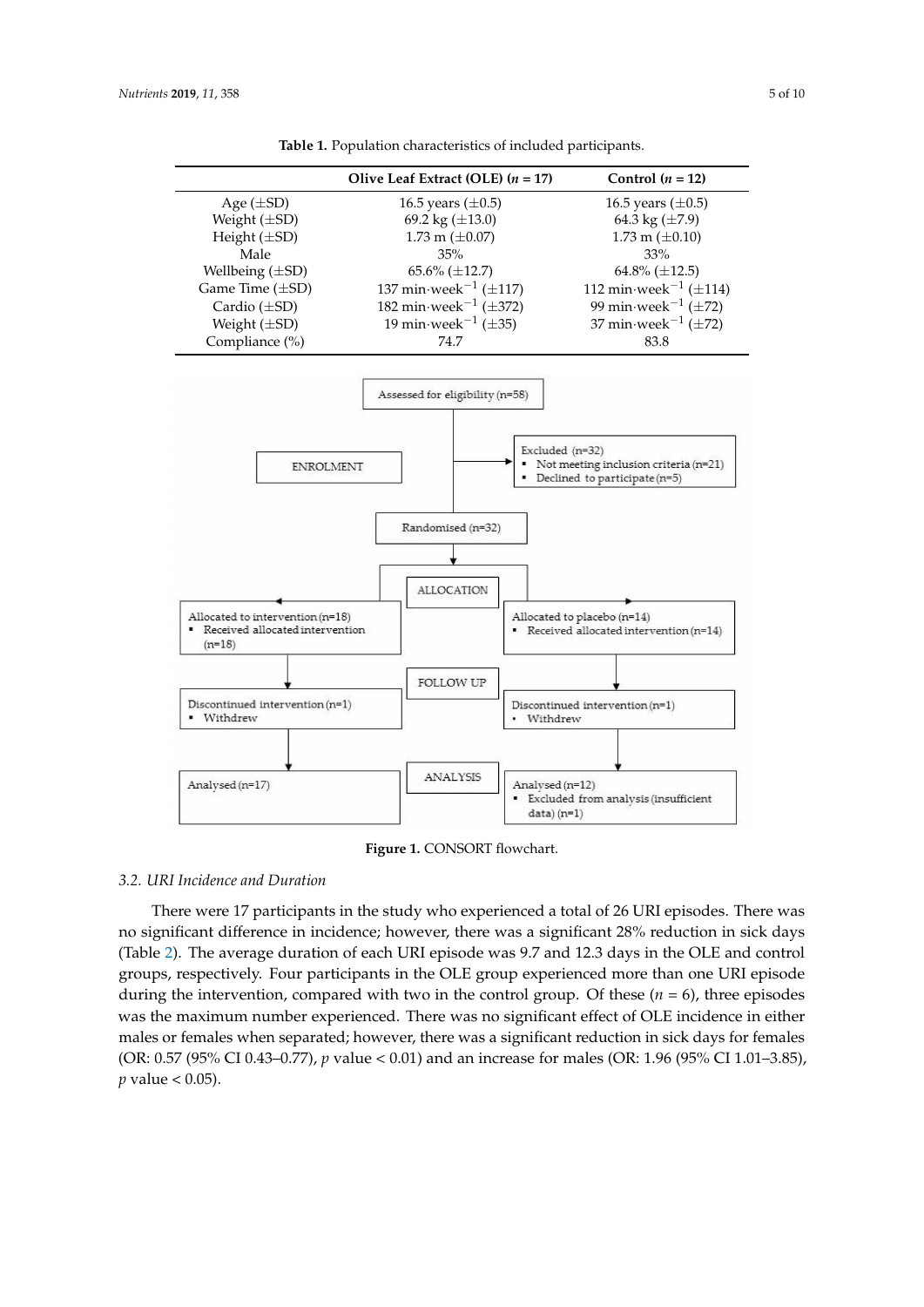|                  | $OLE (n = 17)$ |            | Control $(n = 12)$ |            |
|------------------|----------------|------------|--------------------|------------|
|                  | N              | Proportion | N                  | Proportion |
| Incidence        | 10             | 0.59       |                    | 0.58       |
| <b>Sick Days</b> | 145.5          | 0.16       | 135.5              | 0.20       |
|                  |                | N          |                    | N          |
| Episodes         | 15             |            |                    |            |

<span id="page-5-0"></span>**Table 2.** Effect of olive leaf extract (OLE) on upper respiratory illness (URI) incidence and sick days.

Incidence odds ratio = 1.02 (95% CI 0.21–4.44) (*p* value > 0.05); sick day odds ratio = 0.72 (95% CI 0.56–0.93) (*p* value = 0.02).

#### *3.3. Secondary Outcomes*

OLE had a possibly harmful and a likely harmful effect on soreness and stress, respectively, when training load was controlled. The remaining categories were unclear and needed more data.

Dietary intake is summarised in Table [3,](#page-5-1) with no significant differences between the groups. One participant was removed from the control group based on the Tukey fence method due to over-reporting. One recall from a participant in the OLE group was removed as they had a gastro-intestinal illness the day before.

<span id="page-5-1"></span>

|               |                         | $OLE (n = 16)$                                            | Control $(n = 11)$                                      |  |
|---------------|-------------------------|-----------------------------------------------------------|---------------------------------------------------------|--|
|               | Total Energy $(\pm SD)$ | 8209.9 ( $\pm$ 3351.3) kJ·day <sup>-1</sup>               | 7826.9 ( $\pm$ 2684.9) kJ·day <sup>-1</sup>             |  |
| Macronutrient |                         |                                                           |                                                         |  |
|               | Carbohydrate $(\pm SD)$ | 3.67 ( $\pm 2.00$ )<br>$g \cdot kgBW^{-1} \cdot day^{-1}$ | 3.58 $(\pm 1.41)$<br>$g \cdot kgBW^{-1} \cdot day^{-1}$ |  |
|               | Protein $(\pm SD)$      | 1.28 $(\pm 0.61)$<br>$g \cdot kgBW^{-1} \cdot day^{-1}$   | 1.34 $(\pm 0.39)$<br>$g \cdot kgBW^{-1} \cdot day^{-1}$ |  |
|               | Fat $(\pm SD)$          | $0.91 (\pm 0.46)$<br>$g \cdot kgBW^{-1} \cdot day^{-1}$   | 1.04 $(\pm 0.47)$<br>$g \cdot kgBW^{-1} \cdot day^{-1}$ |  |
| Micronutrient |                         |                                                           |                                                         |  |
|               | Vitamin C (±SD)         | 94.50 ( $\pm$ 69.02) mg·day <sup>-1</sup>                 | 82.40 ( $\pm$ 69.85) mg·day <sup>-1</sup>               |  |
|               | Vitamin D $(\pm SD)$    | $1.66 \ (\pm 1.21) \ \mu g \cdot \text{day}^{-1}$         | 2.06 ( $\pm$ 1.50) µg·day <sup>-1</sup>                 |  |
|               | Selenium $(\pm SD)$     | 54.40 ( $\pm$ 19.96) µg·day <sup>-1</sup>                 | $59.43 \ (\pm 21.51) \ \mu g \cdot day^{-1}$            |  |
|               | Iron $(\pm SD)$         | 15.17 ( $\pm$ 9.60) mg·day <sup>-1</sup>                  | 11.41 ( $\pm$ 3.58) mg·day <sup>-1</sup>                |  |
|               | Zinc $(\pm SD)$         | 11.54 ( $\pm$ 5.74) mg·day <sup>-1</sup>                  | 10.21 ( $\pm$ 3.82) mg·day <sup>-1</sup>                |  |
|               | Polyphenol $(\pm SD)$   | 115.60 ( $\pm$ 176.76) mg·day <sup>-1</sup>               | 69.75 ( $\pm$ 55.63) mg·day <sup>-1</sup>               |  |

**Table 3.** Population characteristics of included participants.

kgBW = kg of body weight.

#### *3.4. Adverse Effects*

Five participants reported adverse effects, of which four were on OLE. Three participants on OLE reported stomach aches and headaches, and the other reported bad skin and acne. The participant on the placebo reported vomiting, stomach aches, rash and period cramps.

#### **4. Discussion**

To the authors' knowledge, this is the first study investigating the effects of OLE supplementation on any athlete cohort relating to health and illness indices. The primary outcome of the study suggests that OLE has little effect on URI incidence but reduces sick days by 28% in high school athletes. Secondly, both cohorts had sub-optimal carbohydrate intake, which may have mitigated any further effects of OLE supplementation [\[22](#page-8-12)[–24\]](#page-8-13). This study highlights that URIs are a problem in high school athletes, with at least 50% experiencing one or more URIs over a nine-week period, and 10%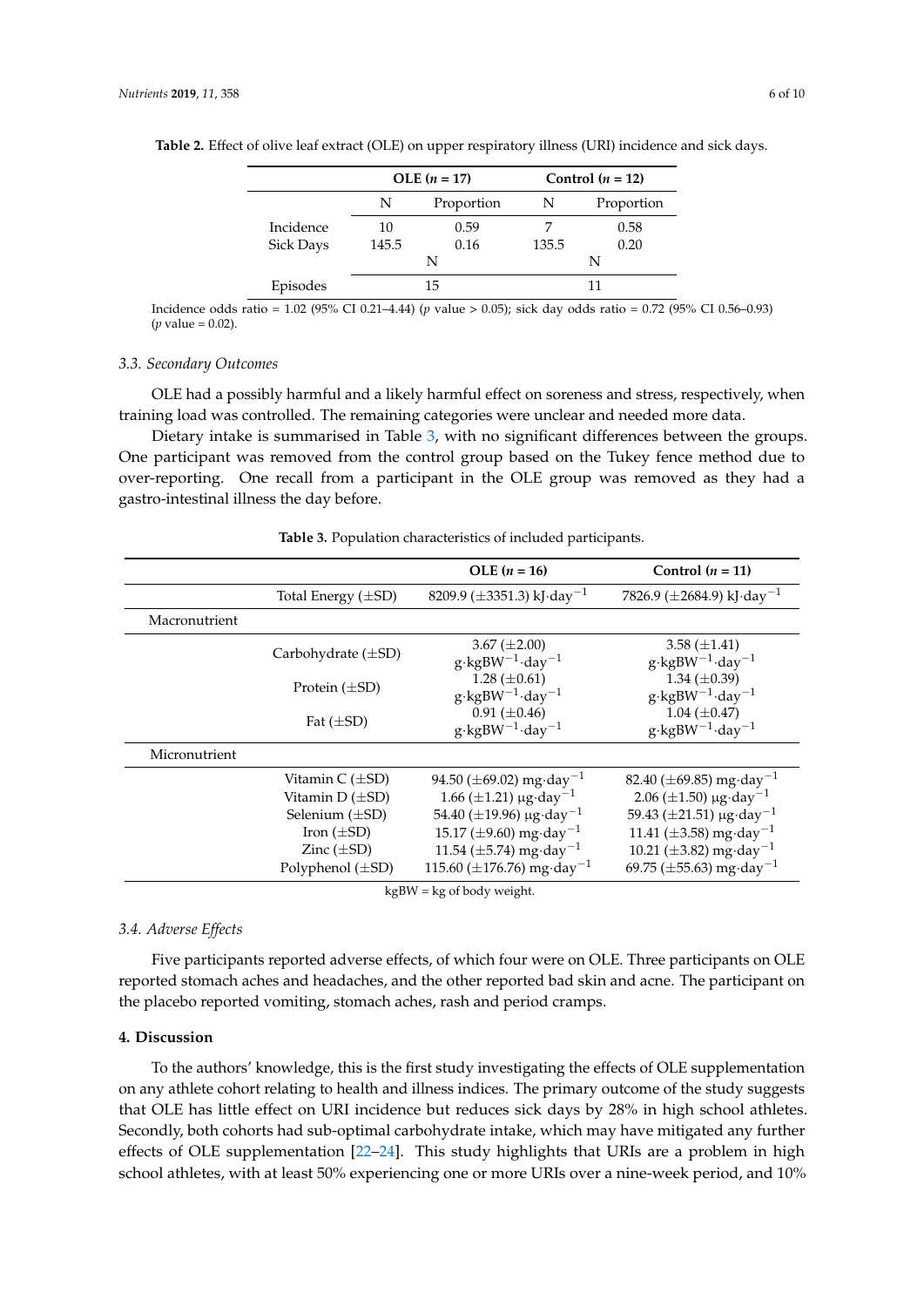experiencing three. Although OLE did not decrease URI incidence, further research should investigate other individual and polyphenol combinations that may decrease incidence.

Although both groups had nearly equal gender distribution, overall the study had more women (66%) than men, which may have influenced the outcomes. One previous study on athletes reported that the URI incidence in females was insignificantly higher than in males  $(0.6 \pm 0.8$  in males and  $0.8 \pm 1.0$  in females); however, the duration was longer for females (6.8  $\pm$  7.1 days for females and  $4.7 \pm 5.0$  days for males ( $p = 0.016$ ) [\[25\]](#page-8-14). Conversely, in the 2012 Winter Youth Olympics women had an increased overall illness rate (risk ratio = 1.84 (95% CI 1.21 to 2.78)); however, this was not separated into URIs [\[6\]](#page-7-5). In this study, there was no significant effect of OLE on incidence when gender was controlled for (*p* > 0.05), but interestingly there was a significant reduction in illness days in the females supplemented with OLE, but an increase in males (OR: 0.57 (95% CI 0.43–0.77) and 1.96 (95% CI 1.01–3.85), respectively). Stress and menstrual cycle are known influencers of immune parameters, including natural killer cells and CD4<sup>+</sup>:CD8<sup>+</sup> ratio, and it is possible OLE has an improving effect on URI risk in women, ameliorating menstrual immune dysfunction [\[26\]](#page-8-15). Additional research should be conducted in single gender populations to elucidate this potential effect.

Interestingly, the majority of studies conducted investigating whether other nutritional supplements (vitamin D, vitamin C probiotics, bovine colostrum protein, flavonoids and β-glucan) decrease URI in athletes have shown no significant decrease in duration irrespective of a decrease in incidence [\[9](#page-8-2)[,10](#page-8-16)[,27](#page-8-17)[–30\]](#page-9-0), although vitamin C appears to decrease sick days while not influencing the incidence [\[31\]](#page-9-1). This difference could be explained by the effects of OLE, which include an increase in the functional activity of macrophages and in antimicrobial and antiviral activity [\[14–](#page-8-5)[17\]](#page-8-7). Rather than alleviating the altered immune function that occurs post-exercise, OLE may have an effect once a pathogen has entered the host, preventing further replication and improving the host's defence, thus reducing duration.

Four participants on OLE supplementation experienced side effects. No serious adverse effects have been reported in OLE studies; however, other side effects have been reported, notably allergic reactions in those who have an allergy against the plant species (Oleaceae) [\[32\]](#page-9-2). Studies in mice have reported no adverse effects with acute oleuropein doses at 1000 mg·kgBW $^{-1}$ , including no toxicity of its breakdown products (HT and elenolic acid) at this dosage [\[33](#page-9-3)[,34\]](#page-9-4). Despite recent studies on OLE supplementation for humans, which reported no increased adverse effects, more research is needed examining the safety in humans and potential long-term effects [\[35](#page-9-5)[–38\]](#page-9-6). The authors recommend that the product is tolerable to the majority; however, as sport requires optimum performance, if any side effects are perceived by the athlete, supplementation should cease immediately.

Nutritional intake can also be an important confounding variable when it comes to athletes and illness rates, especially in sports that require elements of leanness. Recent statements by the International Olympic Committee (IOC) and American College of Sports Medicine (ACSM) have remarked that athletes with low energy availability (LEA) have an increased risk of infections and illnesses, especially noting women and the female triad [\[22](#page-8-12)[,23\]](#page-8-18). Both cohorts consumed less than the 5 to 7 g⋅kg<sup>-1</sup>⋅day<sup>-1</sup> of carbohydrates recommended by the IOC for athletes exercising at this level [\[24\]](#page-8-13). The authors propose that the athletes may be in an immune-compromised state due to a lack of carbohydrates and subsequent LEA, which OLE supplementation is unlikely to offset. In addition to potential OLE supplementation, there is a need to educate sports people at this level regarding adequate macro and micronutrient intake to ensure optimal performance and health.

There are limitations in this study—notably, training intensity was not measured. Training intensity is an important variable in the extent and duration of the 'open window' [\[1\]](#page-7-0). This study included team sports, therefore an individual's game time may have been the same but they had different demands and intensity profiles based on their position. If accounted for, this may have elucidated an effect of OLE not otherwise detected.

It is also noted that compliance is not perfect in either group. As compliance analysis was undertaken at completion, the authors were not able to track what days or periods that participants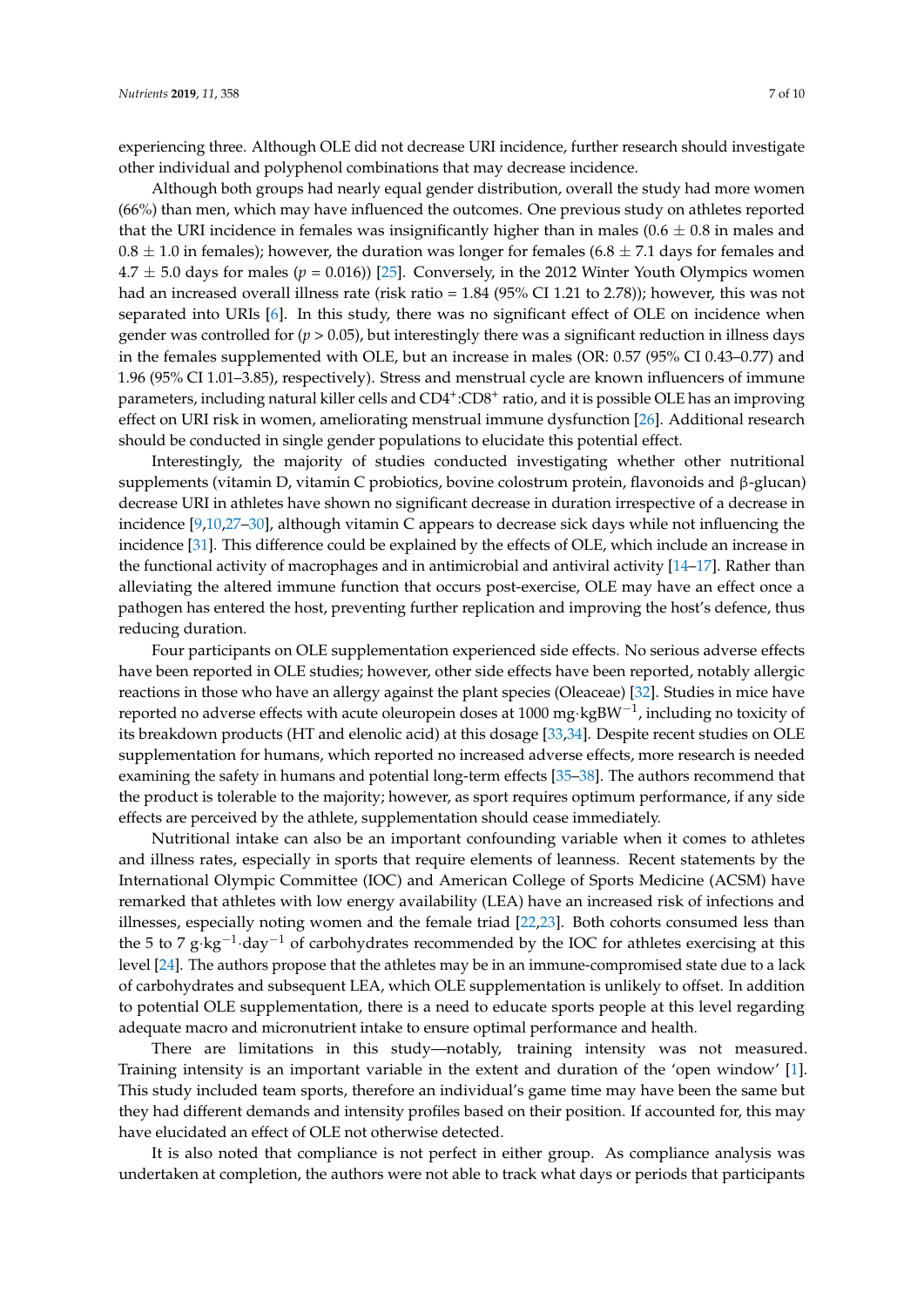missed. OLE has a rapid bioavailability with conjugated HT metabolites peaking approximately 1 hour after consumption [\[39\]](#page-9-7). Once ingested, oleuropein undergoes extensive hydrolysis during Phase I metabolism, releasing more HT, and then undergoes sulfation and glucuronidation during Phase II [\[40\]](#page-9-8). Consequently, the majority of oleuropein consumed circulates as other conjugated metabolites [\[40\]](#page-9-8). Research using another OLE product reported that consuming 76.6 or 51.1 mg of oleuropein (in OLE capsule form) resulted in peak plasma concentrations of  $0.60 \pm 0.37$  and  $0.52\pm0.24$  ng·mL $^{-1}$ , respectively [\[39\]](#page-9-7). It is noted that the liquid version of OLE has a significantly higher peak of metabolites; however, the liquid has a very strong and bitter taste which is likely to decrease compliance even further [\[39\]](#page-9-7). Both oleuropein and HT metabolites are excreted in urine within 24 h, so daily supplementation is needed to ensure circulating levels [\[41\]](#page-9-9). If a participant missed a few days consecutively it may have attenuated any effect of OLE supplementation.

#### **5. Conclusions**

This is the first study investigating the effect of OLE on URI incidence and duration in school athletes. OLE had no significant effect on incidence but significantly reduced the number of sick days by 28%. A reduction in the number of days would likely aid in 'return to play' and potentially improve performance. High school athletes should be educated on adequate intake of nutrients to support immune function, mainly concerning carbohydrates, prior to any consideration of supplementation. This research shows that OLE supplementation could be used to alleviate the effect of URI on high school athletes; however, adequate food-based nutrition and potentially other polyphenol products should still be investigated to decrease incidence.

**Author Contributions:** Conceptualisation, V.S. and A.B.; methodology, V.S. and A.B.; software, V.S.; validation, V.S., R.M. and A.B.; formal analysis, V.S. and R.M.; investigation, V.S. and R.M.; resources, A.B.; data curation, V.S. and R.M.; writing—original draft preparation, V.S.; writing—review and editing, V.S., R.M. and A.B.; visualisation, V.S. and A.B.; supervision, A.B.; project administration, A.B.; funding acquisition, V.S. and A.B.

**Funding:** This research was funded by The University of Auckland Food and Health Programme Seeding Fund, grant number 3714630.

**Acknowledgments:** The authors would like to thank the sports coaches and administration of the school used in the study for allowing us to work with the participants throughout the study.

**Conflicts of Interest:** The authors declare no conflict of interest. The funders had no role in the design of the study, in the collection, analyses, or interpretation of data, in the writing of the manuscript or in the decision to publish the results.

#### **References**

- <span id="page-7-0"></span>1. Nieman, D.; Pedersen, B. Exercise and Immune Function. *Sports Med.* **1999**, *27*, 73–80. [\[CrossRef\]](http://dx.doi.org/10.2165/00007256-199927020-00001) [\[PubMed\]](http://www.ncbi.nlm.nih.gov/pubmed/10091272)
- <span id="page-7-1"></span>2. Engebretsen, L.; Steffen, K.; Alonso, J.M.; Aubry, M.; Dvorak, J.; Junge, A.; Meeuwisse, W.; Mountjoy, M.; Renstrom, P.; Wilkinson, M. Sports Injuries and Illnesses during the Winter Olympic Games 2010. *Br. J. Sports Med.* **2010**, *44*, 772–780. [\[CrossRef\]](http://dx.doi.org/10.1136/bjsm.2010.076992) [\[PubMed\]](http://www.ncbi.nlm.nih.gov/pubmed/20820057)
- <span id="page-7-2"></span>3. Engebretsen, L.; Soligard, T.; Steffen, K.; Alonso, J.M.; Aubry, M.; Budgett, R.; Dvorak, J.; Jegathesan, M.; Meeuwisse, W.H.; Mountjoy, M.; et al. Sports Injuries and Illnesses during the London Summer Olympic Games 2012. *Br. J. Sports Med.* **2013**, *47*, 407–414. [\[CrossRef\]](http://dx.doi.org/10.1136/bjsports-2013-092380) [\[PubMed\]](http://www.ncbi.nlm.nih.gov/pubmed/23515712)
- <span id="page-7-3"></span>4. Cox, A.J.; Gleeson, M.; Pyne, D.B.; Callister, R.; Hopkins, W.G.; Fricker, P.A. Clinical and Laboratory Evaluation of Upper Respiratory Symptoms in Elite Athletes. *Clin. J. Sport Med.* **2008**, *18*, 438–445. [\[CrossRef\]](http://dx.doi.org/10.1097/JSM.0b013e318181e501) [\[PubMed\]](http://www.ncbi.nlm.nih.gov/pubmed/18806552)
- <span id="page-7-4"></span>5. Brink, M.S.; Visscher, C.; Arends, S.; Zwerver, J.; Post, W.J.; Lemmink, K.A. Monitoring Stress and Recovery: New Insights for the Prevention of Injuries and Illnesses in Elite Youth Soccer Players. *Br. J. Sports Med.* **2010**, *44*, 809–815. [\[CrossRef\]](http://dx.doi.org/10.1136/bjsm.2009.069476) [\[PubMed\]](http://www.ncbi.nlm.nih.gov/pubmed/20511621)
- <span id="page-7-5"></span>6. Ruedl, G.; Schobersberger, W.; Pocecco, E.; Blank, C.; Engebretsen, L.; Soligard, T.; Steffen, K.; Kopp, M.; Burtscher, M. Sport Injuries and Illnesses during the First Winter Youth Olympic Games 2012 in Innsbruck, Austria. *Br. J. Sports Med.* **2012**, *46*, 1030–1037. [\[CrossRef\]](http://dx.doi.org/10.1136/bjsports-2012-091534) [\[PubMed\]](http://www.ncbi.nlm.nih.gov/pubmed/23148325)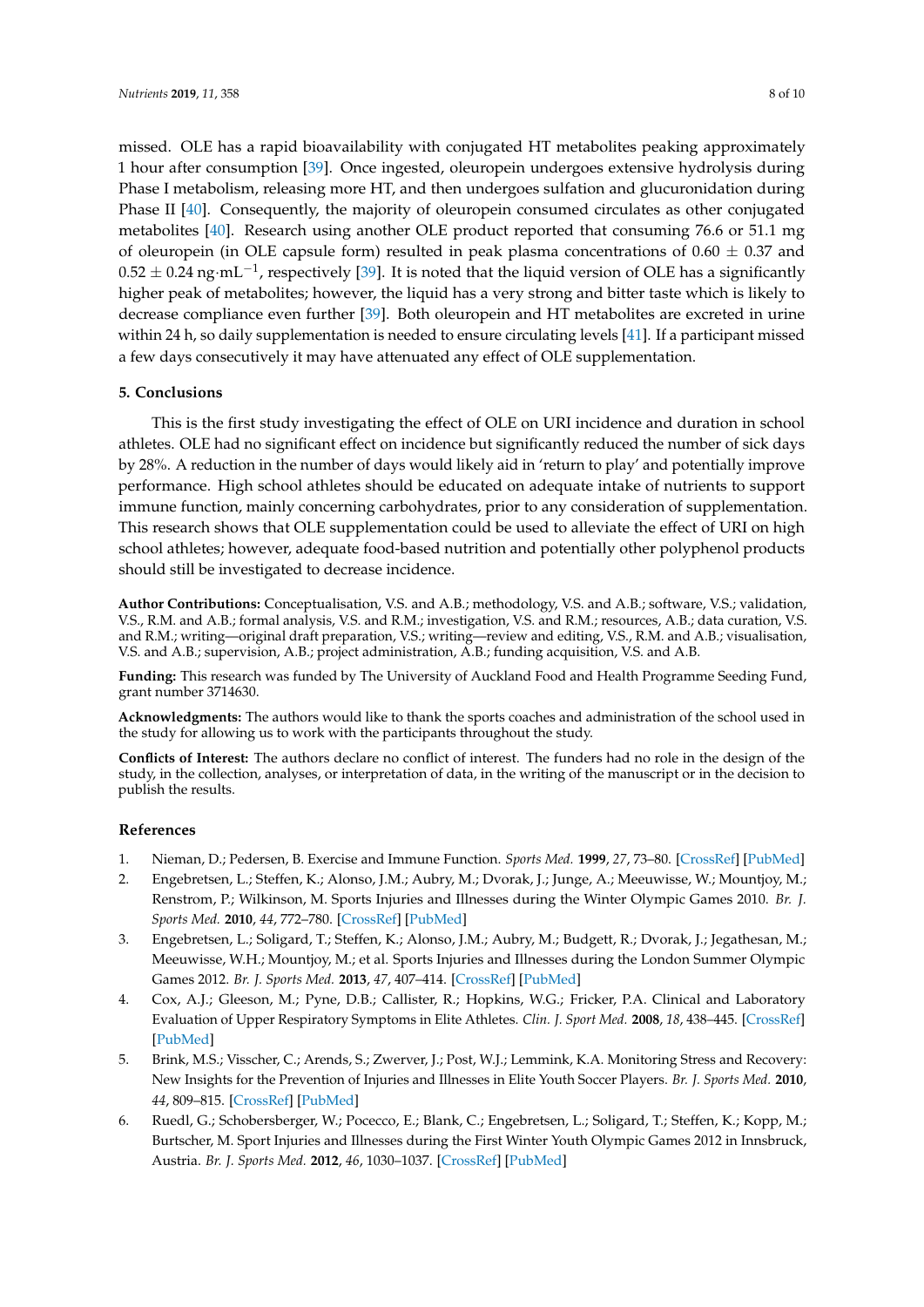- <span id="page-8-0"></span>7. Somerville, V.; Gill, N.D.; Ross, A.; Braakhuis, A. Upper Respiratory Illness in Different Tiers of Rugby Union. *Sport Sci. for Health* **2018**, 1–9. [\[CrossRef\]](http://dx.doi.org/10.1007/s11332-018-0512-8)
- <span id="page-8-1"></span>8. Common Cold. Best Practice. Available online: [http://bestpractice.bmj.com.ezproxy.auckland.ac.nz/best](http://bestpractice.bmj.com.ezproxy.auckland.ac.nz/best-practice/monograph/252/highlights.html)[practice/monograph/252/highlights.html](http://bestpractice.bmj.com.ezproxy.auckland.ac.nz/best-practice/monograph/252/highlights.html) (accessed on 27 November 2018).
- <span id="page-8-2"></span>9. Somerville, V.S.; Braakhuis, A.J.; Hopkins, W.G. Effect of Flavonoids on Upper Respiratory Tract Infections and Immune Function: A Systematic Review and Meta-Analysis. *Adv. Nutr.* **2016**, *7*, 488–497. [\[CrossRef\]](http://dx.doi.org/10.3945/an.115.010538)
- <span id="page-8-16"></span>10. Haywood, B.A.; Black, K.E.; Baker, D.; McGarvey, J.; Healey, P.; Brown, R.C. Probiotic Supplementation Reduces the Duration and Incidence of Infections but Not Severity in Elite Rugby Union Players. *J. Sci. Med. Sport* **2013**, *17*, 356–360. [\[CrossRef\]](http://dx.doi.org/10.1016/j.jsams.2013.08.004)
- 11. Douglas, R.M.; Hemilä, H. Vitamin C for Preventing and Treating the Common Cold. *PLoS Med.* **2005**, *2*, e168. [\[CrossRef\]](http://dx.doi.org/10.1371/journal.pmed.0020168)
- <span id="page-8-3"></span>12. Strasser, B.; Geiger, D.; Schauer, M.; Gostner, J.M.; Gatterer, H.; Burtscher, M.; Fuchs, D. Probiotic Supplements Beneficially Affect Tryptophan–kynurenine Metabolism and Reduce the Incidence of Upper Respiratory Tract Infections in Trained Athletes: A. Randomized, Double-Blinded, Placebo-Controlled Trial. *Nutrients* **2016**, *8*, 752. [\[CrossRef\]](http://dx.doi.org/10.3390/nu8110752) [\[PubMed\]](http://www.ncbi.nlm.nih.gov/pubmed/27886064)
- <span id="page-8-4"></span>13. Visioli, F.; Galli, C.; Galli, G.; Caruso, D. Biological Activities and Metabolic Fate of Olive Oil Phenols. *Eur. J. Lipid Sci. Technol.* **2002**, *104*, 677–684. [\[CrossRef\]](http://dx.doi.org/10.1002/1438-9312(200210)104:9/10<677::AID-EJLT677>3.0.CO;2-M)
- <span id="page-8-5"></span>14. Visioli, F.; Bellosta, S.; Galli, C. Oleuropein, the Bitter Principle of Olives, Enhances Nitric Oxide Production by Mouse Macrophages. *Life Sci.* **1998**, *62*, 541–546. [\[CrossRef\]](http://dx.doi.org/10.1016/S0024-3205(97)01150-8)
- <span id="page-8-6"></span>15. Aziz, N.H.; Farag, S.E.; Mousa, L.A.; Abo-Zaid, M.A. Comparative Antibacterial and Antifungal Effects of some Phenolic Compounds. *Microbios* **1998**, *93*, 43–54. [\[PubMed\]](http://www.ncbi.nlm.nih.gov/pubmed/9670554)
- 16. Bisignano, G.; Tomaino, A.; Cascio, R.L.; Crisafi, G.; Uccella, N.; Saija, A. On the In-vitro Antimicrobial Activity of Oleuropein and Hydroxytyrosol. *J. Pharm. Pharmacol.* **1999**, *51*, 971–974. [\[CrossRef\]](http://dx.doi.org/10.1211/0022357991773258) [\[PubMed\]](http://www.ncbi.nlm.nih.gov/pubmed/10504039)
- <span id="page-8-7"></span>17. He, Z.; Deng, X.; But, P.P.; Ooi, V.E.; Xu, H.; Lee, S.H.; Lee, S. In Vitro Evaluation of Secoiridoid Glucosides from the Fruits of Ligustrum Lucidum as Antiviral Agents. *Chem. Pharm. Bull.* **2001**, *49*, 1471–1473. [\[CrossRef\]](http://dx.doi.org/10.1248/cpb.49.780)
- <span id="page-8-8"></span>18. New Zealand's Exchange. Comvita Announces Records Earning. Available online: [https://www.nzx.com/](https://www.nzx.com/announcements/264680) [announcements/264680](https://www.nzx.com/announcements/264680) (accessed on 27 November 2018).
- <span id="page-8-9"></span>19. Gleeson, M.; Bishop, N.; Oliveira, M.; Tauler, P. Daily Probiotic's (Lactobacillus Casei Shirota) Reduction of Infection Incidence in Athletes. *Int. J. Sport Nutr. Exerc Metab.* **2011**, *21*, 55–64. [\[CrossRef\]](http://dx.doi.org/10.1123/ijsnem.21.1.55) [\[PubMed\]](http://www.ncbi.nlm.nih.gov/pubmed/21411836)
- <span id="page-8-10"></span>20. Somerville, V.; Moore, R.; Braakhuis, A. Creation and Validation of a Sporting Upper Respiratory Illness (SUPPRESS) Questionnaire to Determine Upper Respiratory Illness Incidence and Duration in New Zealand Athletes. (manuscript in preparation).
- <span id="page-8-11"></span>21. Huang, T.T.; Roberts, S.B.; Howarth, N.C.; McCrory, M.A. Effect of Screening Out Implausible Energy Intake Reports on Relationships between Diet and BMI. *Obes. Res.* **2005**, *13*, 1205–1217. [\[CrossRef\]](http://dx.doi.org/10.1038/oby.2005.143) [\[PubMed\]](http://www.ncbi.nlm.nih.gov/pubmed/16076990)
- <span id="page-8-12"></span>22. Otis, C.L.; Drinkwater, B.; Johnson, M.; Loucks, A.; Wilmore, J. American College of Sports Medicine Position Stand. the Female Athlete Triad. *Med. Sci. Sports Exerc.* **1997**, *29*, i–ix. [\[CrossRef\]](http://dx.doi.org/10.1097/00005768-199705000-00037) [\[PubMed\]](http://www.ncbi.nlm.nih.gov/pubmed/9140913)
- <span id="page-8-18"></span>23. Mountjoy, M.; Sundgot-Borgen, J.; Burke, L.; Carter, S.; Constantini, N.; Lebrun, C.; Meyer, N.; Sherman, R.; Steffen, K.; Budgett, R.; et al. The IOC Consensus Statement: Beyond the Female Athlete Triad-Relative Energy Deficiency in Sport (RED-S.). *Br. J. Sports Med.* **2014**, *48*, 491–497. [\[CrossRef\]](http://dx.doi.org/10.1136/bjsports-2014-093502) [\[PubMed\]](http://www.ncbi.nlm.nih.gov/pubmed/24620037)
- <span id="page-8-13"></span>24. Maughan, R.J.; Burke, L.M.; Dvorak, J.; Larson-Meyer, D.E.; Peeling, P.; Phillips, S.M.; Rawson, E.S.; Walsh, N.P.; Garthe, I.; Geyer, H. IOC Consensus Statement: Dietary Supplements and the High-Performance Athlete. *Int. J. Sport Nutr. Exerc. Metab.* **2018**, *28*, 104–125. [\[CrossRef\]](http://dx.doi.org/10.1123/ijsnem.2018-0020) [\[PubMed\]](http://www.ncbi.nlm.nih.gov/pubmed/29589768)
- <span id="page-8-14"></span>25. He, C.; Bishop, N.; Handzlik, M.K.; Muhamad, A.S.; Gleeson, M. Sex Differences in Upper Respiratory Symptoms Prevalence and Oral-Respiratory Mucosal Immunity in Endurance Athletes. *Exerc. Immunol. Rev.* **2014**, *20*, 8–22. [\[PubMed\]](http://www.ncbi.nlm.nih.gov/pubmed/24974718)
- <span id="page-8-15"></span>26. Pehlivanoglu, B.; Balkanci, Z.; Ridvanagaoglu, A.; Durmazlar, N.; Öztürk, G.; Erbas, D.; Okur, H. Impact of Stress, Gender and Menstrual Cycle on Immune System: Possible Role of Nitric Oxide. *Arch. Physiol. Biochem.* **2001**, *109*, 383–387. [\[CrossRef\]](http://dx.doi.org/10.1076/apab.109.4.383.4234) [\[PubMed\]](http://www.ncbi.nlm.nih.gov/pubmed/11935378)
- <span id="page-8-17"></span>27. Brinkworth, G.D.; Buckley, J.D. Concentrated Bovine Colostrum Protein Supplementation Reduces the Incidence of Self-Reported Symptoms of Upper Respiratory Tract Infection in Adult Males. *Eur. J. Nutr.* **2003**, *42*, 228–232. [\[CrossRef\]](http://dx.doi.org/10.1007/s00394-003-0410-x) [\[PubMed\]](http://www.ncbi.nlm.nih.gov/pubmed/12923655)